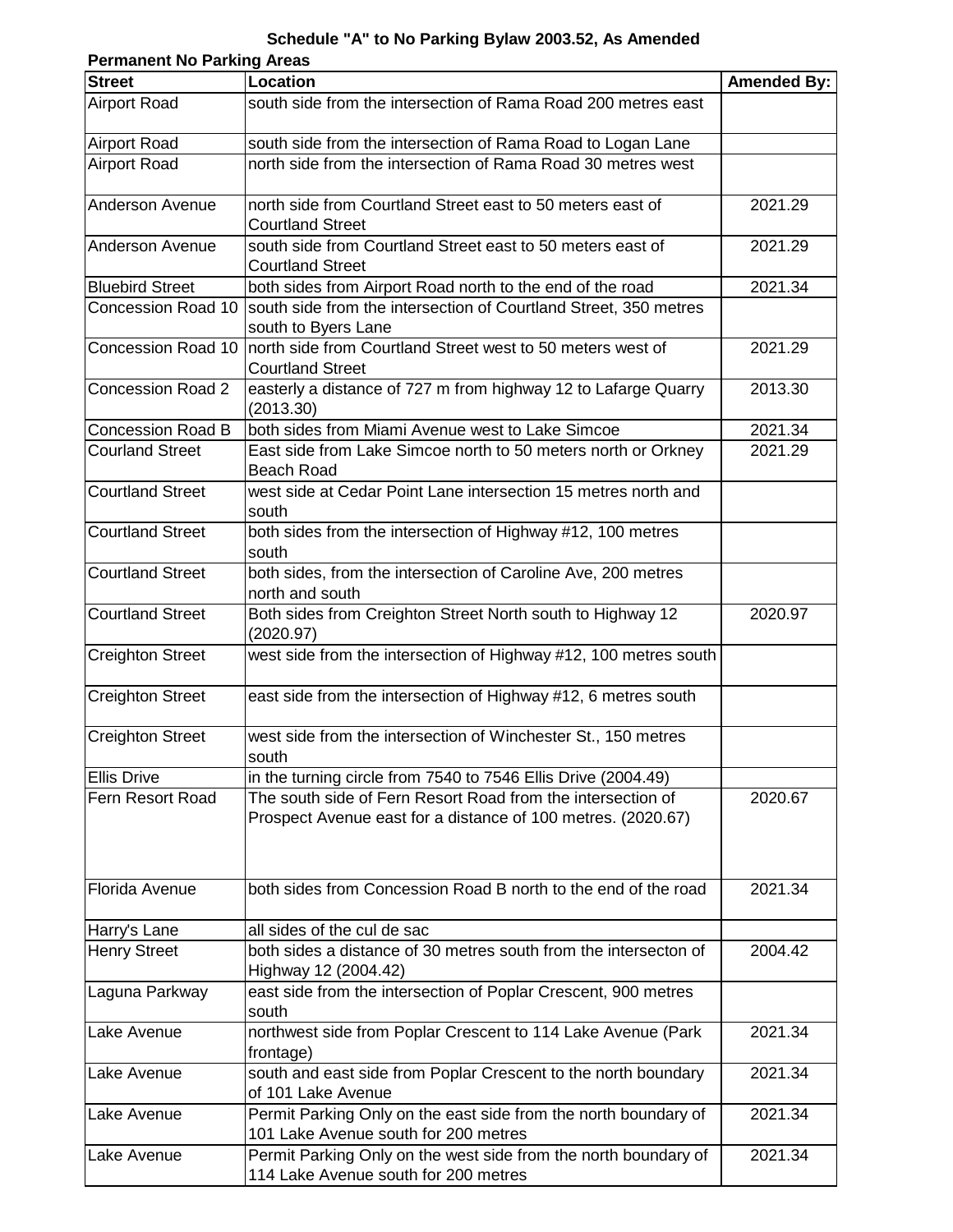| <b>Street</b>                    | <b>Location</b>                                                                                                                                                                                                                                                                                     | <b>Amended By:</b> |
|----------------------------------|-----------------------------------------------------------------------------------------------------------------------------------------------------------------------------------------------------------------------------------------------------------------------------------------------------|--------------------|
| Lone Birch Trail                 | West side from the lot line between 2754 and 2758 Lone Birch<br><b>Trail to Simcoe Road</b>                                                                                                                                                                                                         | 2021.29            |
| Lone Birch Trail                 | East side from 2757 and 2761 Lone Birch Trail to Simcoe Road                                                                                                                                                                                                                                        | 2021.29            |
| Lone Birch Trail                 | from the boundary between 2680 and 2678 Lone Birch Trail<br>around the cul-de-sac to the boundary between 2679 and 2681<br>Lone Birch Trail                                                                                                                                                         | 2021.54            |
| <b>Longford Mills Road</b>       | both sides from Stepan Canada Inc. entrance 700 metres west                                                                                                                                                                                                                                         |                    |
| <b>Muley Point Road</b>          | west side of Muley Point Road from Highway 12 to Concession<br>Road 10; and<br>east side of Muley Point Road from the north side of the north<br>driveway into 4833 Muley Point Road (Uptergrove Public School)<br>to the south side of the south driveway into 4833 Muley Point<br>Road. (2016.15) | 2016.15            |
| Municipal<br>Handicapped Parking | Municipally marked parking spaces (2006.47)                                                                                                                                                                                                                                                         | 2006.47            |
| Space                            |                                                                                                                                                                                                                                                                                                     |                    |
| Oak Point Road                   | Both sides from Quetton Street south for 250 meters                                                                                                                                                                                                                                                 | 2021.69            |
| <b>Orkney Beach Road</b>         | south side from the westlery boundary of 4299 Orkney Beach<br>Road a distance of 170 meters westerly to the easterly boundary<br>of 4271 Orkney Beach Road (2006.63)                                                                                                                                | 2006.63            |
| <b>Orkney Beach Road</b>         | both sides from Courtland Street east to 50 meters east of<br><b>Courtland Street</b>                                                                                                                                                                                                               | 2021.29            |
| Paradise Blvd                    | all sides of the cul de sac                                                                                                                                                                                                                                                                         |                    |
| Park Lane Crescent               | south side from Riverleigh Drive to Poplar Lane                                                                                                                                                                                                                                                     | 2021.34            |
| <b>Park Lane Crescent</b>        | Permit Parking Only on the north side from Riverleigh Drive to<br>Poplar Lane                                                                                                                                                                                                                       | 2021.34            |
| <b>Poplar Crescent</b>           | the west side of Poplar Crescent from the north boundary of the<br>walkway between 16 Poplar Crescent and the public park to Lake<br>Avenue (2019.62)                                                                                                                                               |                    |
| <b>Poplar Crescent</b>           | Permit Parking Only on the west side from the northerly boundary<br>of 4 Poplar Crescent south to the southerly boundary of 16 Poplar<br>Crescent                                                                                                                                                   | 2021.34            |
| <b>Poplar Crescent</b>           | east side from Willow Crescent north and around the cul-de-sac<br>to the southerly boundary of the walkway between 2 and 4 Poplar<br>Crescent                                                                                                                                                       | 2021.34            |
| <b>Poplar Crescent</b>           | west side from Lake Avenue to Willow Crescent                                                                                                                                                                                                                                                       | 2021.34            |
| Poplar Lane                      | both sides from Park Lane Crescent to the end of the road                                                                                                                                                                                                                                           | 2021.34            |
| <b>Prospect Avenue</b>           | The east side of Prospect Avenue from the intersection of Fern<br>Resort Road south to a disance of 152 metres.                                                                                                                                                                                     |                    |
| Ramara Road 47                   | both sides from the south boundary of the Township at the Talbot<br>River bridge, to 15 meters north of Stone Gate Road (2012.42)                                                                                                                                                                   | 2012.42            |
| Ramara Road 47                   | north side from the intersection of Highway 12, 35 metres west;<br>and the south side from the intersection of Highway 12, 52<br>metres west (2008.30)                                                                                                                                              | 2008.30            |
| Ridge Avenue                     | both sides from Lake Avenue to Simcoe Road                                                                                                                                                                                                                                                          | 2021.29            |
| <b>Riverleigh Drive</b>          | both sides from Poplar Lane to Park Lane Crescent                                                                                                                                                                                                                                                   | 2021.34            |
| Simcoe Road                      | North side from Ridge Avenue to the lot line between numbers 4<br>and 6 Simcoe Road                                                                                                                                                                                                                 | 2021.29            |
| Simcoe Road                      | South side from Ridge Avenue to 15 meters west of Lakeshore<br><b>Drive</b>                                                                                                                                                                                                                         | 2021.29            |
| Simcoe Road                      | 15 minute limit on the south side from Lakeshore Drive 15 meters<br>west                                                                                                                                                                                                                            | 2021.29            |
| Simcoe Road                      | South side from Lakeshore Drive east 50 meters                                                                                                                                                                                                                                                      | 2021.29            |